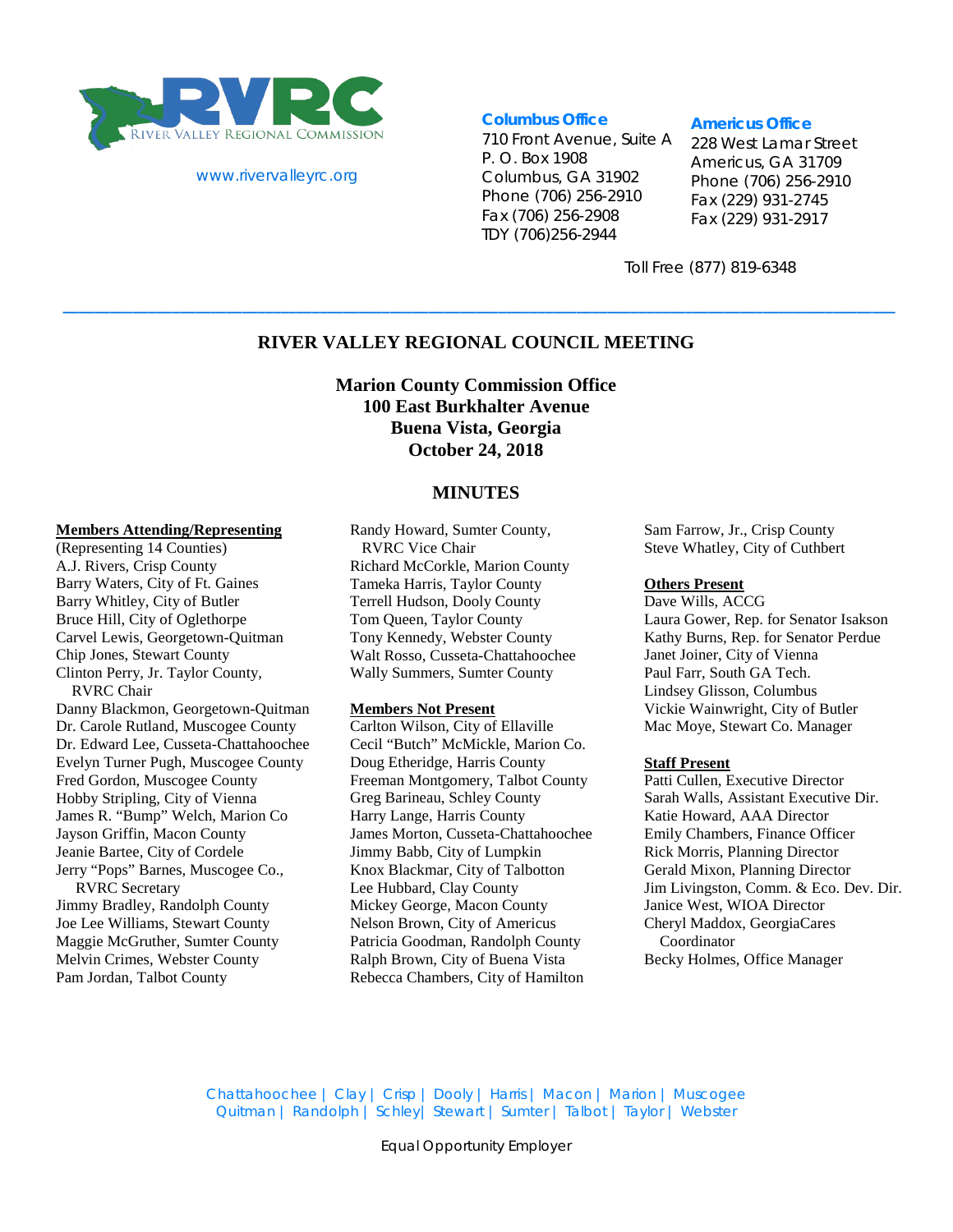### **Welcome and Recognition of Visitors**

Clinton Perry, Chair, brought the meeting to order, welcomed everyone and recognized visitors. He then asked Jerry "Pops" Barnes, Secretary, to lead the council in prayer and Randy Howard, Vice Chair, to lead the council in the Pledge of Allegiance.

## **Review and Approval of Minutes\***

Council reviewed the minutes of the September 26, 2018 council meeting that was either mailed or emailed to council members the previous week for their review.

There being no additions or changes, Chair Perry, requested a motion to approve the September 26, 2018 council minutes. Walt Rosso, Unified Government of Cusseta-Chattahoochee County, made a motion to approve the minutes as presented; Carvel Lewis, Georgetown-Quitman County, seconded the motion. The motion passed unanimously.

## **ACCG Update**

Dave Wills, Executive Director of the Association of County Commissions of Georgia (ACCG), reflected on his time spent as Chair of the Webster County Commission, Chair of the Middle Flint Regional Development Center and during the merger of the Middle Flint and Lower Chattahoochee Regional Development Centers, thru being appointed as the Director of ACCG in April. He explained that the mission of the ACCG is to assist all of the counties in Georgia. Mr. Wills said he is working with Larry Hanson, Georgia Municipal Association Executive Director, to strengthen the relationship between the two organizations. He said he was galvanized by the Regional Commission system and by "working together we will accomplish more than we ever could by ourselves."

# **GeorgiaCares**

Staff member Cheryl Maddox, Georgia Cares Coordinator, explained that GeorgiaCares is the State Health Insurance Assistance Program (SHIP). She updated the council on the yearly Open Enrollment period for Medicare (October 15, 2018 – December 7, 2018) and Open Enrollment for Medicare Advantage (Part C) (January 1, 2019 – March 31, 2019) and how the program can help Medicare recipients save money. These time periods are the only time that changes can be made to these plans. She presented a handout explaining the Medicare programs, a schedule of Medicare Premiums and Deductible Rates for 2018 and 2019, and a flyer explaining programs that GeorgiaCares has available. Cheryl said that the RVRC/AAA office in Columbus is happy to help anyone who needs assistance reviewing the health and drug choice plans that are available. She stressed that her office can only explain the programs but cannot tell you which program you should choose.

Cheryl reported that new Medicare cards are being issued that will not have a social security number on the card. The old card should be destroyed. If a call is received requesting that you mail the card in, it is a scam. Do not return old Medicare cards to anyone.

### **Staff Reports**

Jim Livingston, Community and Economic Development Director, gave the staff report for his department. He announced that FEMA would be holding a meeting on Friday, October  $26<sup>th</sup>$  in Americus to share what assistance FEMA can offer to communities and families. Their staff will also help complete applications for

> Chattahoochee | Clay | Crisp | Dooly | Harris | Macon | Marion | Muscogee Quitman | Randolph | Schley| Stewart | Sumter | Talbot | Taylor | Webster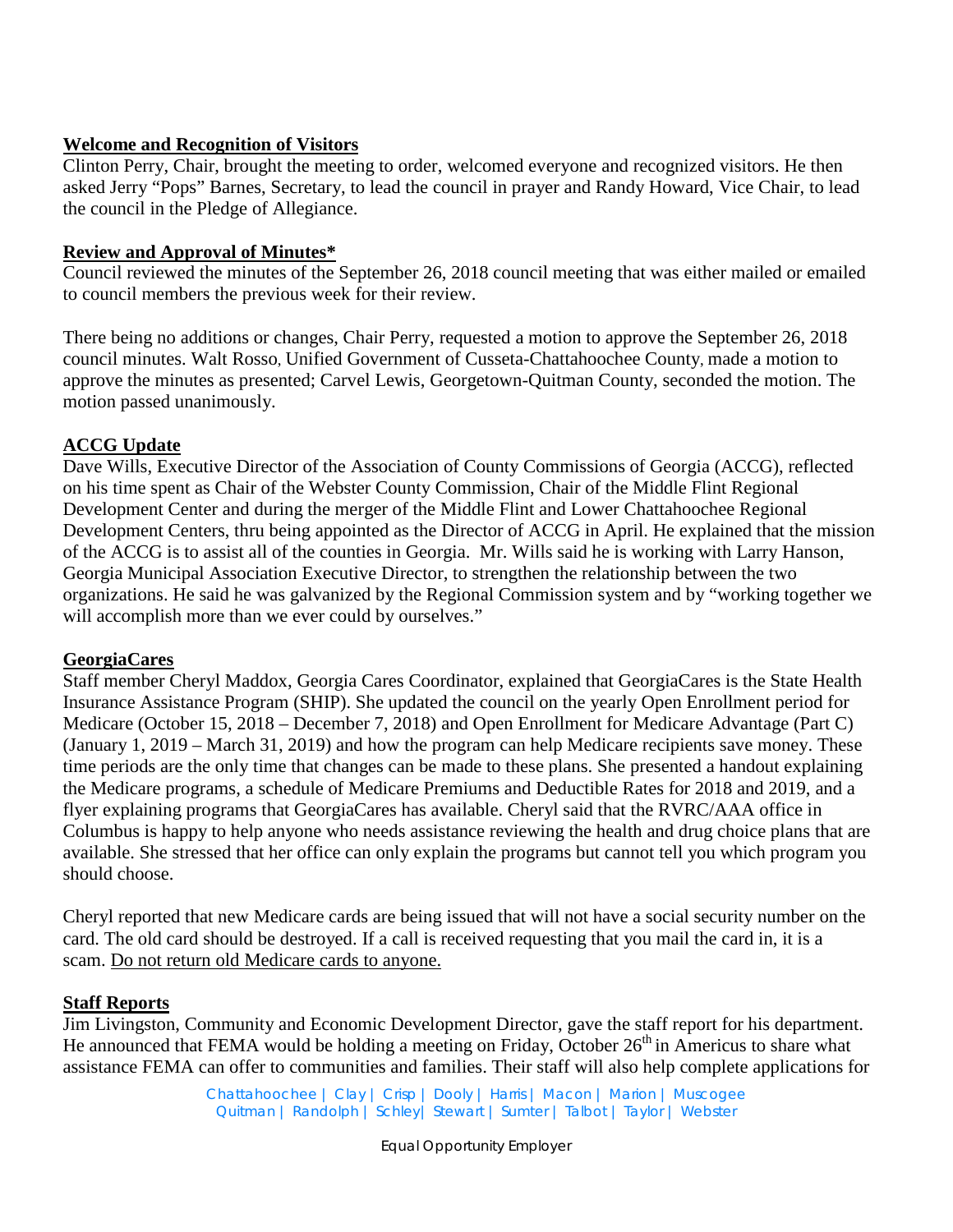assistance, if needed. After Hurricane Michael, Columbus Water Works was able to place mobile generators in our rural counties and cities that had water interruptions due to storm damage.

Jim stated the Department of Community Affairs (DCA) Fall Conference was held in LaGrange this year. DCA presented checks to CDBG award recipients that were in attendance. The RVRC region was awarded grants totaling \$2.8 million dollars. RVRC staff received awards for the counties and cities that were not able to attend due to the damage caused by Hurricane Michael. DCA will visit those counties and cities to present checks and celebrate.

He said staff is in the process of receiving Request for Proposals for the FY19 CDBG grant applications. If your community would like to apply for a CDBG grant contact Jim Livingston at 706-256-2910. He also reported that the CEDS committee met before the council meeting and discussed projects and goals for FY19: broadband, education, and TSPLOST.

Janice West, WIOA Director, reported that the WIOA presently had 177 people being served through various programs and that the number will increase as the year progresses thru June  $30<sup>th</sup>$ , 2019. A Business Services Forum is being planned by WIOA staff to provide information to local employers that are eligible for WIOA On-the-Job Training and Work Experience activities. Staff gave a presentation explaining services available to the Southwest Georgia United YouthBuild program thru the WIOA program.

Katie Howard, Area Agency on Aging Director, reported that the Hunger Summit that was held in Columbus was a great success. The Roselyn Carter Institute held their annual Caregiver Summit in Americus in October. She reported that the first Senior Hunger Coalition meeting was held in Columbus. The group will be meeting 3 times a year.

Katie said the AAA is applying for a Victims of Crime Act grant (VOCA) thru the Criminal Justice Coordinating Council. This funding is to ensure victims of a violent crime/abuse are aware of their rights and receive needed support such as emotional, psychological and physical needs, among other services.

Katie explained that some counties/cities in the region have very few seniors on the waiting list for services. She asked that if anyone knows of someone that needs services to contact the AAA office for screening and to find what services are available to them.

Gerald Mixon, Planning Director, gave the staff report for the department. He stated the staff continues to work on comprehensive plans. He reminded everyone that if the county/city comprehensive plan is not upto-date the county/city will not be eligible to receive funding for Community Development Block Grants (CDBG), Immediate Threat and Danger Grant (ITAD), and other state funding. The Federal Emergency Management Agency (FEMA) will also hold funds if Pre-Disaster plans are not updated on time. A Planning and Zoning Training was held October 19<sup>th</sup> in Americus at the South Georgia Technical College with one hundred people attending from across the state. This was a free training. He said staff continues to work on environmental planning and water quality testing.

Emily Chambers, Finance Officer, reported that the RVRC currently had a deficit of approximately \$16,000 due to a software glitch at the Department of Human Services. The finance department has not been able to apply for funds for September and October. When these funds are available it will bring the account back to

> Chattahoochee | Clay | Crisp | Dooly | Harris | Macon | Marion | Muscogee Quitman | Randolph | Schley| Stewart | Sumter | Talbot | Taylor | Webster

> > Equal Opportunity Employer